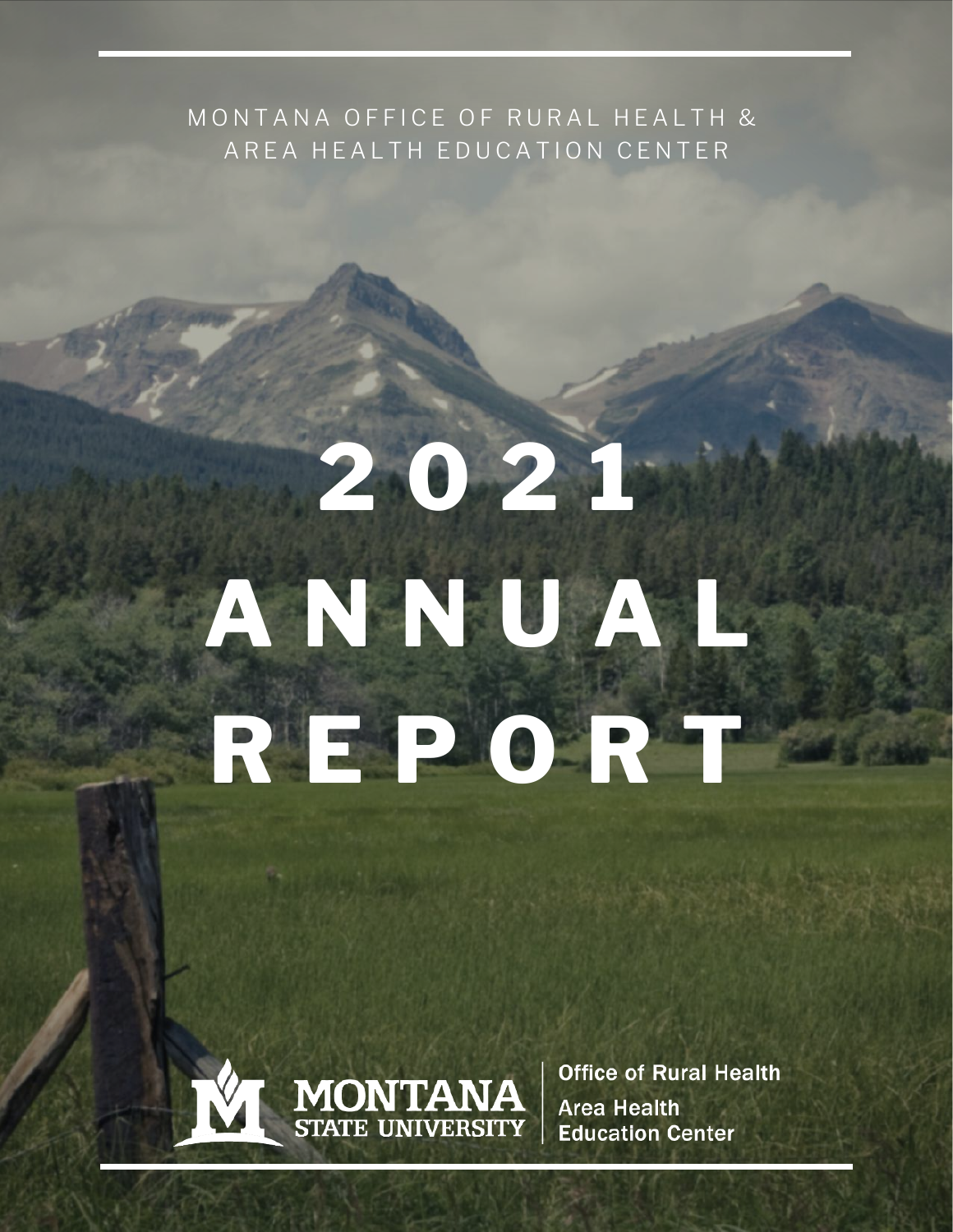### **A WO R D F R O M T H E D I R E C T O R**

#### **REPORT CONTENTS PAGE**

| Director's Message             | 02 |  |
|--------------------------------|----|--|
| 2021 Report Introduction       | 03 |  |
| <b>COVID Support</b>           | 04 |  |
| <b>MORH Overview</b>           | 05 |  |
| <b>MT AHEC Overview</b>        | 06 |  |
| MT AHEC Workforce Pipeline     | 07 |  |
| North Eastern MT AHEC          | 08 |  |
| Eastern MT AHEC                | 09 |  |
| <b>Western MT AHEC</b>         | 10 |  |
| North & South Central MT AHECs | 11 |  |
|                                |    |  |

Hello to you, near and far across the Big Sky State! I am eager to connect with you in my new role as the Director of the Montana Office of Rural Health and Area Health Education Center and share my message of appreciation in this annual report. I transitioned into the Director's role in July 2021, following the retirement of Ms. Kristin Juliar. Ms. Juliar led MORH/AHEC since 2006 and her work to improve the supply and distribution of healthcare professionals through community and academic partnerships will have a lasting impact on rural healthcare in Montana and beyond. Thank you to Kris for her leadership and vision at MORH/AHEC.

I also would like to extend my thanks to our MORH/AHEC Program Office and regional AHEC staff, for all they have done to support our healthcare workforce, communities, and state over the past year. This past year, much like 2020, has challenged us all in ways that we would have never imagined, but we have experienced the growth of partnerships and the development of innovative programs to address our state's current and future healthcare needs. The appreciation for our healthcare workforce, students, academic institutions, healthcare facilities, and supporting partners runs deep in our MORH/AHEC office.

Finally, I would like to thank you for your support and interest in our programs. This report highlights some of our major accomplishments in 2021, and we look forward to expanding our efforts going into 2022. Please reach out to our office if you have any programmatic questions or would like to get to know us better. An open invitation always stands!

> Kailyn Mock Director, MORH/AHEC

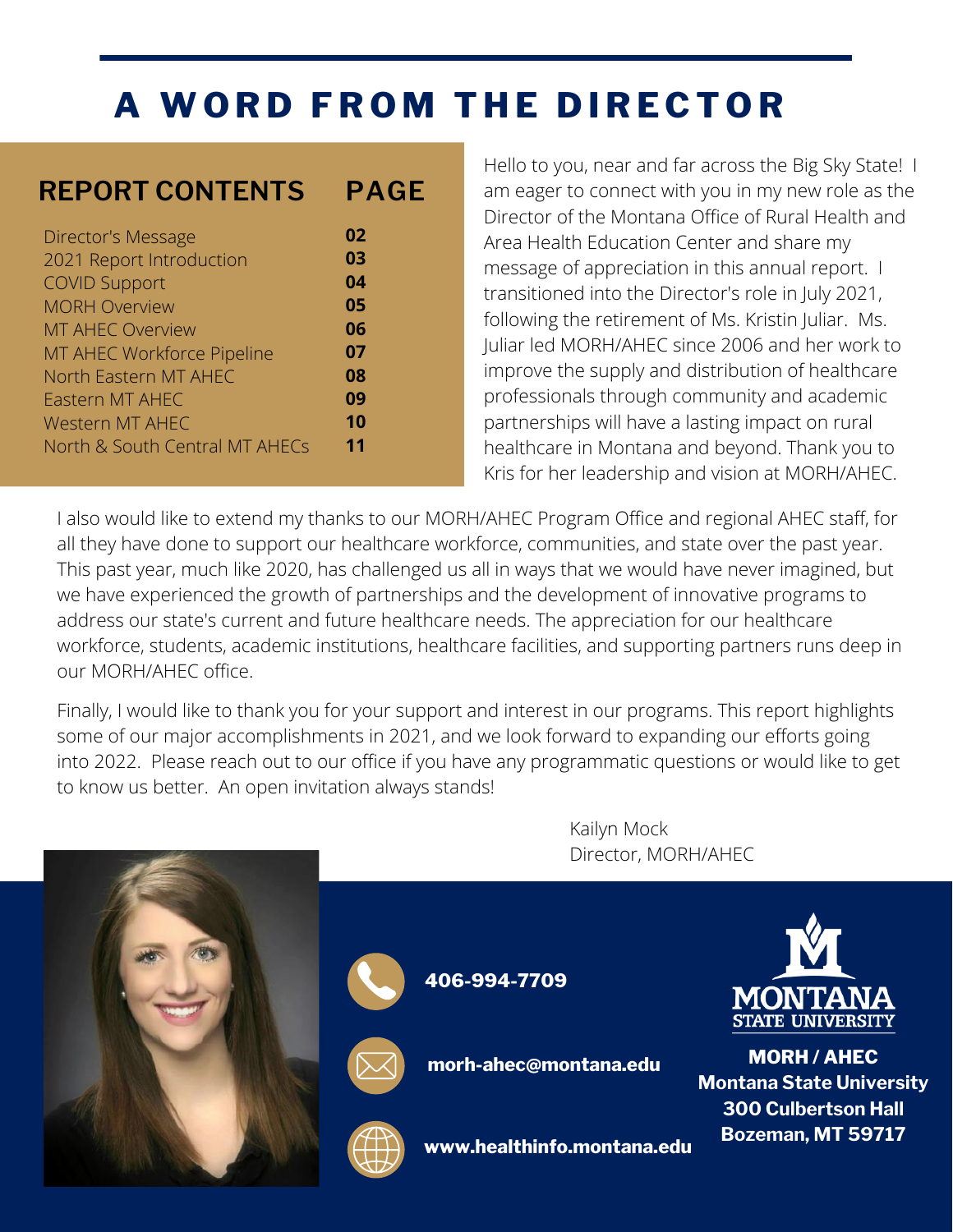# **2021 REVIEW**

*This report provides programmatic highlights for activities engaged in for the 2020-2021 fiscal year. Grant funding is obtained each year for programs that align with our mission. \$5.5 million in federal, state, and private or foundation funding was received to provide services and resources to Montana's Critical Access Hospitals, clinics, healthcare workforce, and state and local partners.*



MORH/AHEC invested \$5.5 million in grant funding into its programs and services. MORH/AHEC funding supports our mission and provides direct support to rural Montanans. This total does not include ARPA or CARES Act COVID-19 expenditures.



MORH Mission: "Dedicated to improving access to quality healthcare for rural Montana by providing collaborative leadership and resources to healthcare and community organizations."

AHEC Mission: "To enhance access to quality health care, particularly primary and preventive care, by improving the supply and distribution of healthcare professionals through community and academic educational partnerships."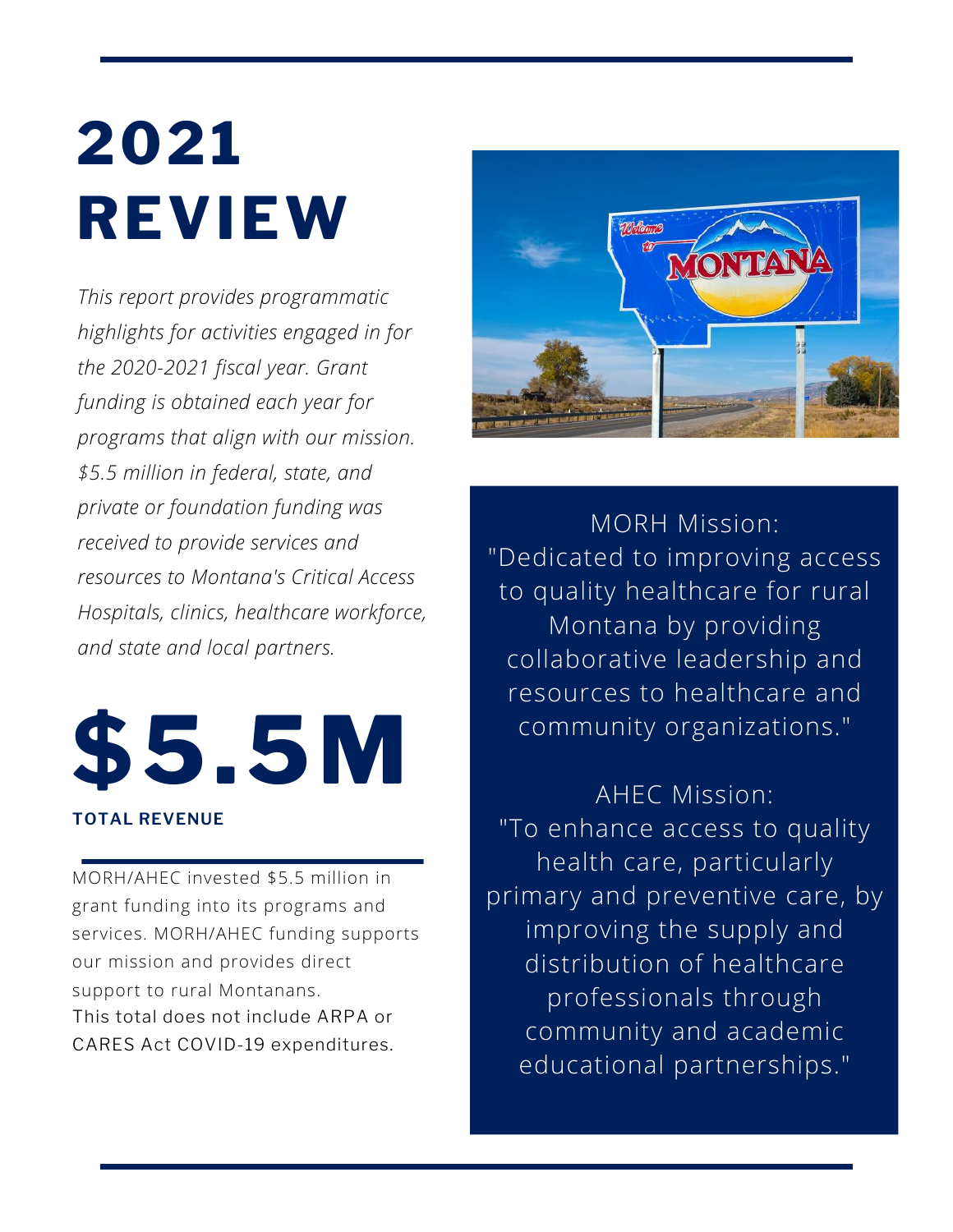# **C O V I D S U P P O R T**

The 2019 novel coronavirus (COVID-19) pandemic has had a significant impact on Montana and healthcare infrastructure. The Montana Office of Rural Health and Area Health Education Center worked with state and federal partners to serve as a conduit of up-to-date information and resources to support Montana's communities. These efforts include, but are not limited to, enhanced outreach and information dissemination, distribution of Coronavirus Aid, Relief, and Economic Security (CARES) Act and American Rescue Plan Act (ARPA) funding, and expanded workforce support.



#### **Small Rural Hospital Improvement Program (SHIP) COVID-19 Support Funding**

#### **48** eligible hospitals Montana SHIP (49 beds or less)

The Montana Office of Rural Health was entrusted with distributing over \$15 million in coronavirus support funding to Montana's small rural hospitals. This was made available through the SHIP COVID-19 Relief and Covid Testing and Mitigation funding as a part of the CARES and ARPA federal

economic relief efforts. Money was congressionally allocated to support COVID-19 related activities and to provide resources for hospitals responding to this health crisis. These funds supported Montana's rural hospitals which saw increased demands for clinical services and equipment, as well as, short-term financial and workforce challenges related to meeting the needs of patients.

Montana facilities used the funds for efforts related to COVID-19 testing and community mitigation, as well as maintaining hospital operations. Reporting of those expenditures was coordinated by MORH and submitted to HRSA.

### \$15,674,136 supporting MT facilities

#### **Workforce Resiliency**

In recognition of the emotional impact of COVID-19 and to enhance Montana's healthcare workforce's wellness and resiliency, the Montana Office of Rural Health, Montana AHEC, and Montana Hospital Association partnered to develop a no-cost Wellness for Healthcare Workers Series. This series was designed to provide all members of the healthcare workforce with resources and tools that could be used immediately in response to sustained stress.

**10** Sessions Offered **440 Participants** 



#### **Session Themes:**

- **Self-empathy in the presence of trauma**
- **Collective grief and its role**
- **Resiliency through self-compassion**
- **Weaving positive psychology into your life**
- **Collaborative communication**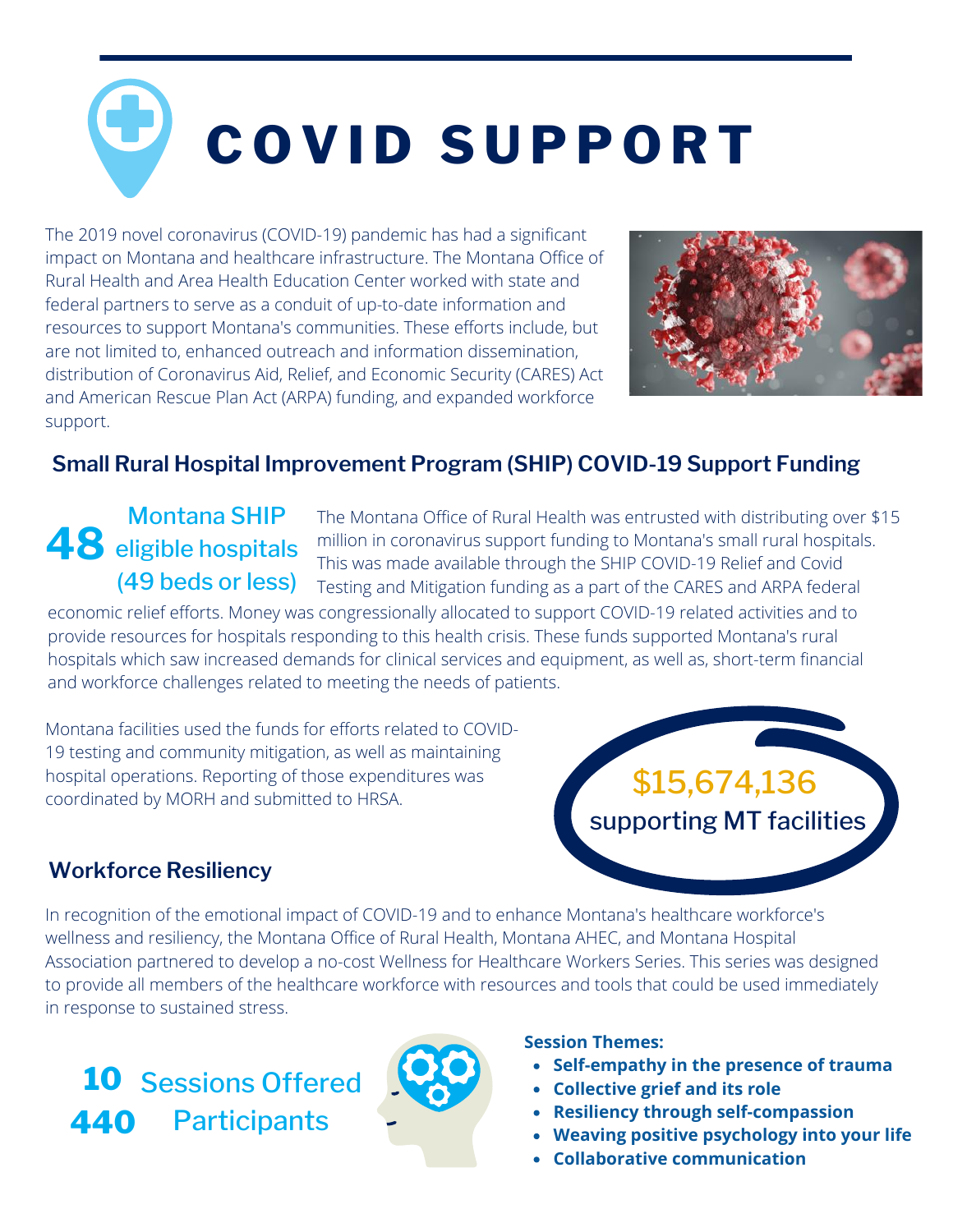# **M O N T A N A O F F I C E O F R U R A L H E A LT H**

For over 30 years, the Montana Office of Rural Health (MORH) has championed equity in and access to quality health care for Montana's rural residents. One of fifty state offices of rural health in the nation, MORH serves as a source of technical assistance, partnership development, networking, and advocacy to advance rural health access**.**

MORH was established through a federalstate partnership and is located in Bozeman at Montana State University.

MORH's expertise in rural health, workforce development, health equity, population health, partnership development, and rural health advocacy guides our leadership to serve rural Montana.

MORH Assistant Director, Natalie Claiborne has the honor of serving as President of the National Organization of State Offices of Rural Health (NOSORH) 2022-2023.

#### **Technical Assistance Highlights**

The Community Health Services Development (CHSD) Program assists hospitals in assessing, prioritizing, and developing a plan to address issues identified through their community health needs assessments. An updated CHSD [Aggregate Report](https://drive.google.com/file/d/1_T5LM2634fRlVfxMNRScAuyJJ5QyI3Cb/view) representing 27 CAHs was published in July 2021 highlighting health assessment and implementation plan findings from 2018-2020. Additionally, enhanced s[econdary data](http://healthinfo.montana.edu/morh/chsd/secondary-data.html) [sheets](http://healthinfo.montana.edu/morh/chsd/secondary-data.html) were made available highlighting county-specific health measures for each county in the state.

MORH has been working with Montana's Department of Public Health and Human Services to support hospital and local health departments in enhancing collaboration and aligning efforts and interventions to address needs in their communities.

Together, with the Montana Flex program, MORH expanded its outreach with the State's Rural Health Clinics (RHC). This collaborative enhances RHC networking as well as provides technical assistance focused on enhancing operational and financial performance.

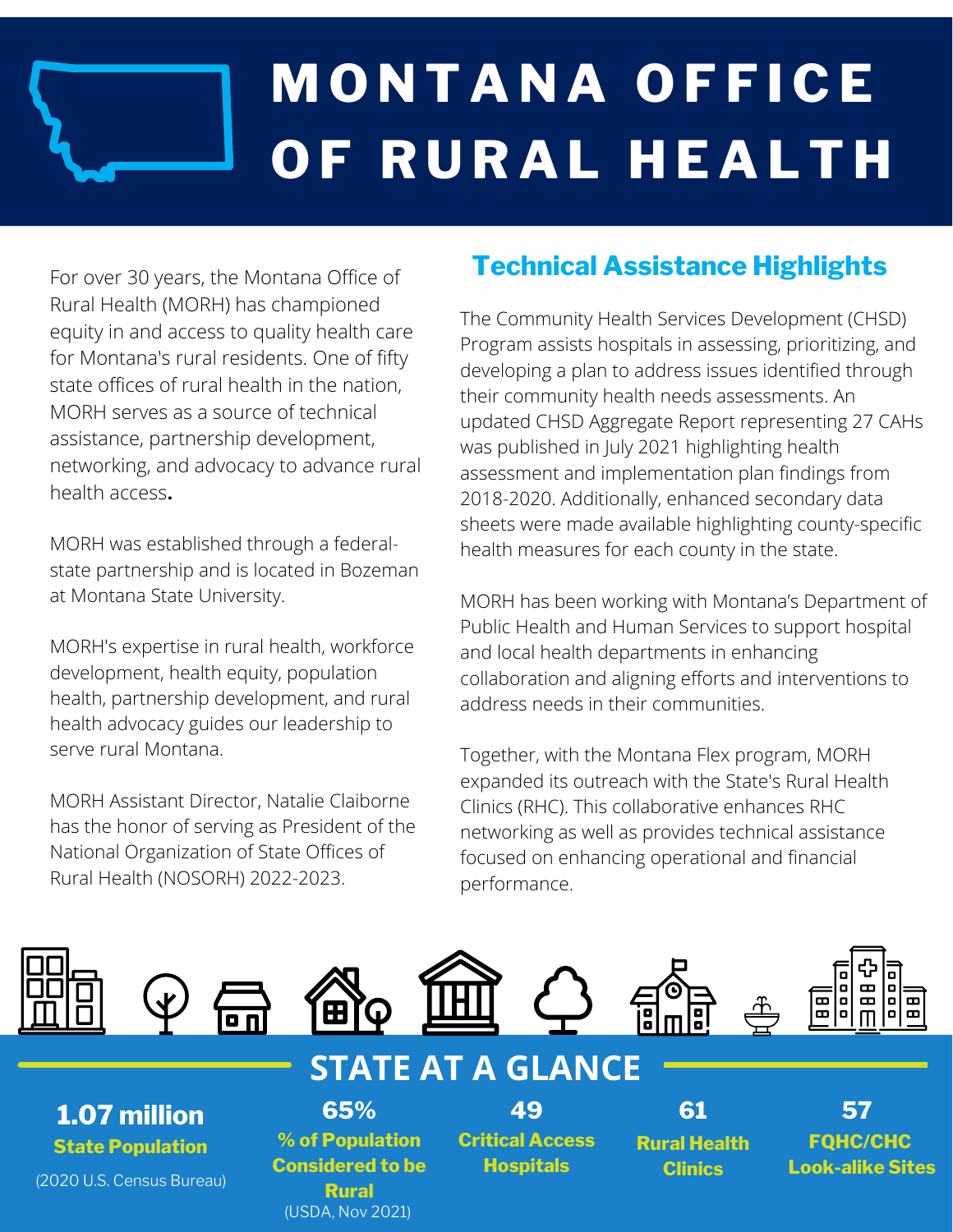

#### **Montana AHEC Overview**

#### **About MT AHEC**

- Founded in 1985 in partnership with WWAMI Regional AHEC
- 2007 a state-based Program Office was established with two regional centers (South Central and Eastern)
- 2008 Western AHEC established
- 2010 North Central AHEC established
- 2014 North Eastern AHEC established
- Operated with Federal and required state matching funds

#### **Structure**

The Mark and Robyn Jones College of Nursing at Montana State University (MSU) in Bozeman administers the Montana AHEC Program and has formal contracts with the five statewide AHEC regional centers. The regional centers carry out the mission, goals, objectives, and work plan by creating, coordinating, and implementing programming that addresses the health professions' education and training needs within each regional service area.

Each Montana AHEC regional center has its own advisory board, comprised of healthcare providers and consumers who reflect the demographics, racial and ethnic diversity of the regional center's geographic service area.

### **AHEC Focus Areas 2020-2021**

#### **MT AHEC Scholars**

colleges/universities and more than 15 different academic programs. Recently, the program has enrolled students from Carroll College (a private institution) and Gallatin College (a two-year college). Students from new academic programs were added this year, including Dietetics (Masters level), Medical Assistant (Certificate level), and Nutrition Sciences (Bachelors level). All Montana WWAMI TRUST medical students participate in the Montana AHEC Scholars Program as well. Montana AHEC continues to see success with the Montana AHEC Scholars Program. There are currently 281 health professions students enrolled in the program from 5

#### **Interprofessional Education**



Montana AHEC began the Montana AHEC Scholars Program in 2017, a program to engage health professions students across **Montana in interprofessional didactic and experiential education.** 

The Montana University System (MUS) approved a collaborative IPE (Interprofessional Education) Institute in which the AHEC Scholars Program plays a key role. Montana AHEC and MUS IPE Institute merged their advisory boards to support this interprofessional effort. Members represent various health professions organizations and healthcare providers throughout Montana, with joint staff support between the Montana AHEC Program Office and Western MT AHEC.

#### **Behavioral Health Workforce Development**

Occupational tracks include Community Health Workers (CHW), Peer Support Specialists (PSS), and Community Paramedics (Community Integrated Health). Examples of trainings offered are Mental First Aid (MHFA), Youth MHFA, Trauma Informed Care, Motivational Interviewing, Applied Suicide Intervention Skills Training (ASIST), Management of Aggressive Behaviors (MOAB), and Screening, Brief Intervention, and Referral to Treatment (SBIRT). The behavioral health team works closely with the MSU College of Nursing to place more emphasis on telehealth education. A collaborative effort is underway to create a telehealth training course that involves interdisciplinary participation, much like that of an integrated healthcare system. Montana AHEC Program Office manages four HRSA workforce grants that focus on behavioral health trainings for paraprofessionals, incumbent workers, and professionals.

#### **Workforce Development**



The Montana AHEC Program Office continues to focus on developing and expanding longitudinal rural clinical experiences for the University of Washington Regional Initiatives in Dental Education (RIDE) students and Montana State University College

of Nursing undergraduate and graduate students. AHEC offers an online nurse preceptor development program. The regional AHECs continue to share health education-focused resources with teachers and counselors across the state. This summer the regional AHECs offered both virtual and in-person MedStart camps, with a total of 58 high school participants. AHEC also supports HOSA—Future Health Professionals of America.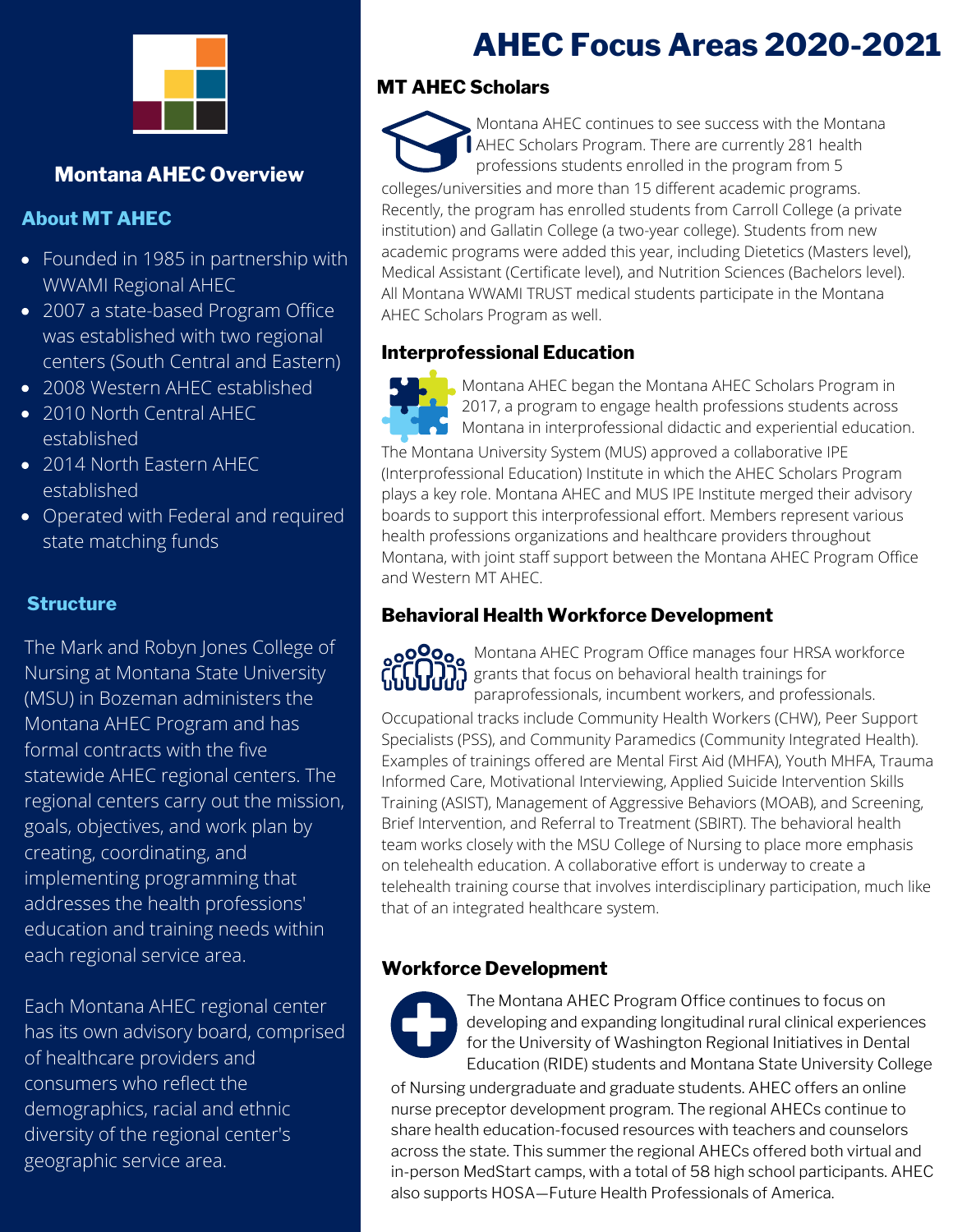## **M O N T A N A A H E C WO R K F O R C E P I P E L I N E**

#### **Recruitment & Retention**

Develop the healthcare workforce and address the maldistribution of clinicians in rural and underserved areas of Montana.

#### **Continuing Professional Development**

Enhance access to quality healthcare, particularly primary and preventative care, by improving the supply and distribution of healthcare professionals.



#### **Graduate Medical Education**

 Build the state's physician workforce through the identification of approaches to support, advocate and grow GME within Montana.

#### **Interprofessional Education**

Improve the experience and clinical outcomes in Montana by preparing future and current healthcare providers to collaborate effectively in delivering highquality, patient/community-centered, team-based services.

#### **Health Careers Programs**

Build a more inclusive future workforce by supporting underrepresented minority and disadvantaged students on their paths to becoming health professionals.

### **281**

**AHEC Scholars Students representing 5 Colleges/Universities across 16 disciplines**

#### **Health Professions Student Programs**

**Behavioral Health & Community Health Worker training participants**

**2113**

Provide community-based training to expose students to the potential opportunities working in rural and underserved areas of Montana.

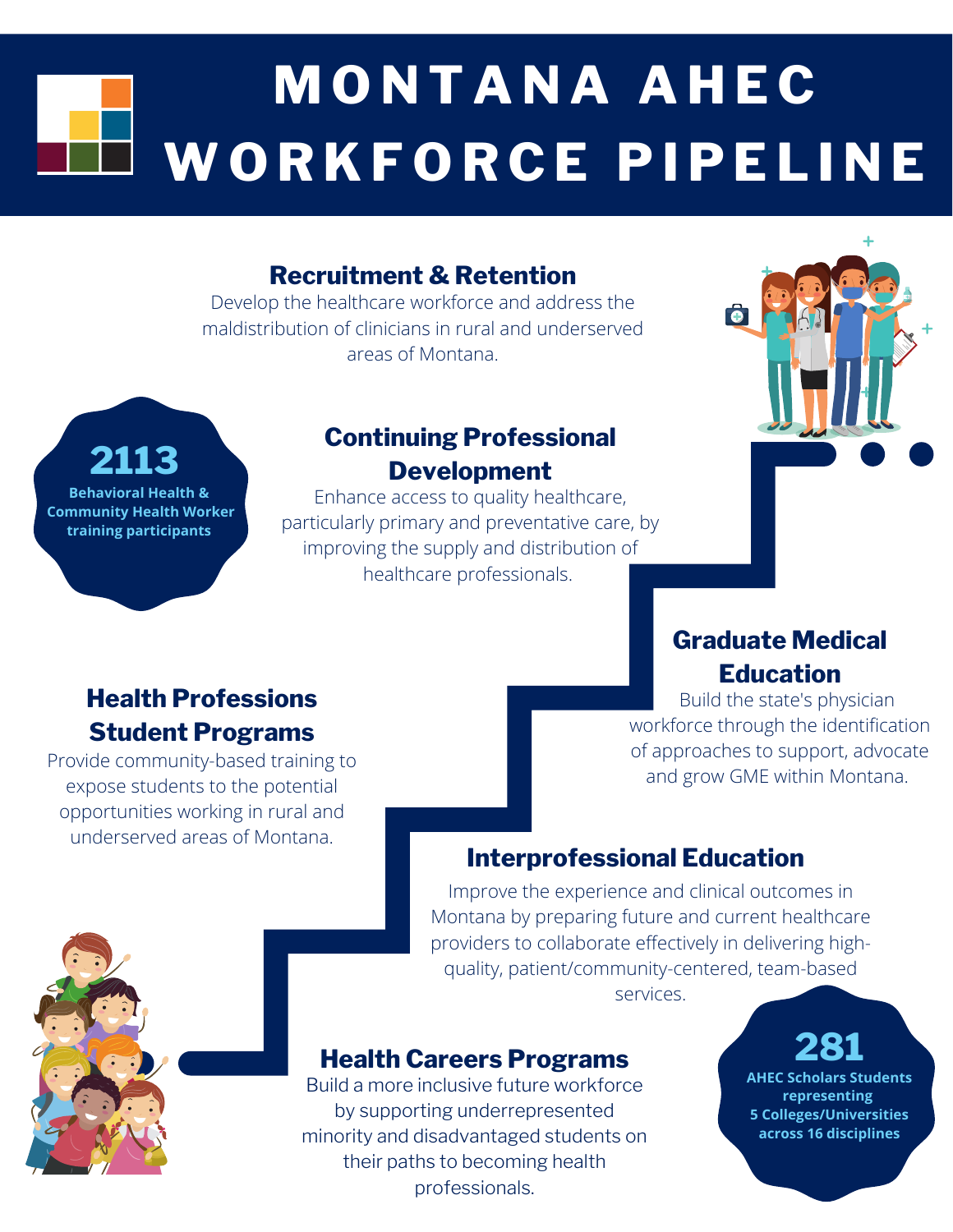### **N O R T H E A STE R N M O N T A N A A H E C**

North Eastern Montana AHEC, located at the Montana Health Network in Miles City, serves a fifteen county region, covering over 42,000 square miles.

North Eastern Montana AHEC spent 2021 largely focused on education and training throughout the healthcare pipeline (high school students, health professions students, and practicing professionals) and partnership development.

Pipeline efforts included co-hosting an online MedStart Camp with Eastern, South Central, and North Central AHECs (**45** participants), distributing In a Box Health Professions Career curriculum, and providing **52** hours of online CNA training. The CNA training was coordinated with **3** Critical Access Hospitals (CAH) for **13** high school students with **25-36** hours of clinical CNA training.

North Eastern Montana AHEC partnered with schools of nursing to provide clinical experiences for **16** ABSN (Accelerated Bachelor of Science in Nursing) students at **10** Montana CAHs.

Additionally, **44** ASN (Associate of Science in Nursing) students participated in an interprofessional education and practice EPIC (Emergency Preparedness in Communities) day with **571** healthcare professions students from Montana, Oklahoma, and Texas.

North Eastern Montana AHEC continues to offer Continuing Education (CE) credits for educational events. **4** programs were offered to **65** healthcare facilities on topics ranging from management skills, HIPAA, and serving on healthcare boards. **918** Basic Life Support, Advanced Cardiac Life Support, Pediatric Advanced Life Support, and Pediatric Emergency Assessment and Response instructor lead courses were provided to healthcare workers with **4,065** CEs awarded. Additional trainings were offered for nursing, geriatrics, CNA, EMT, medical coding, and billing.

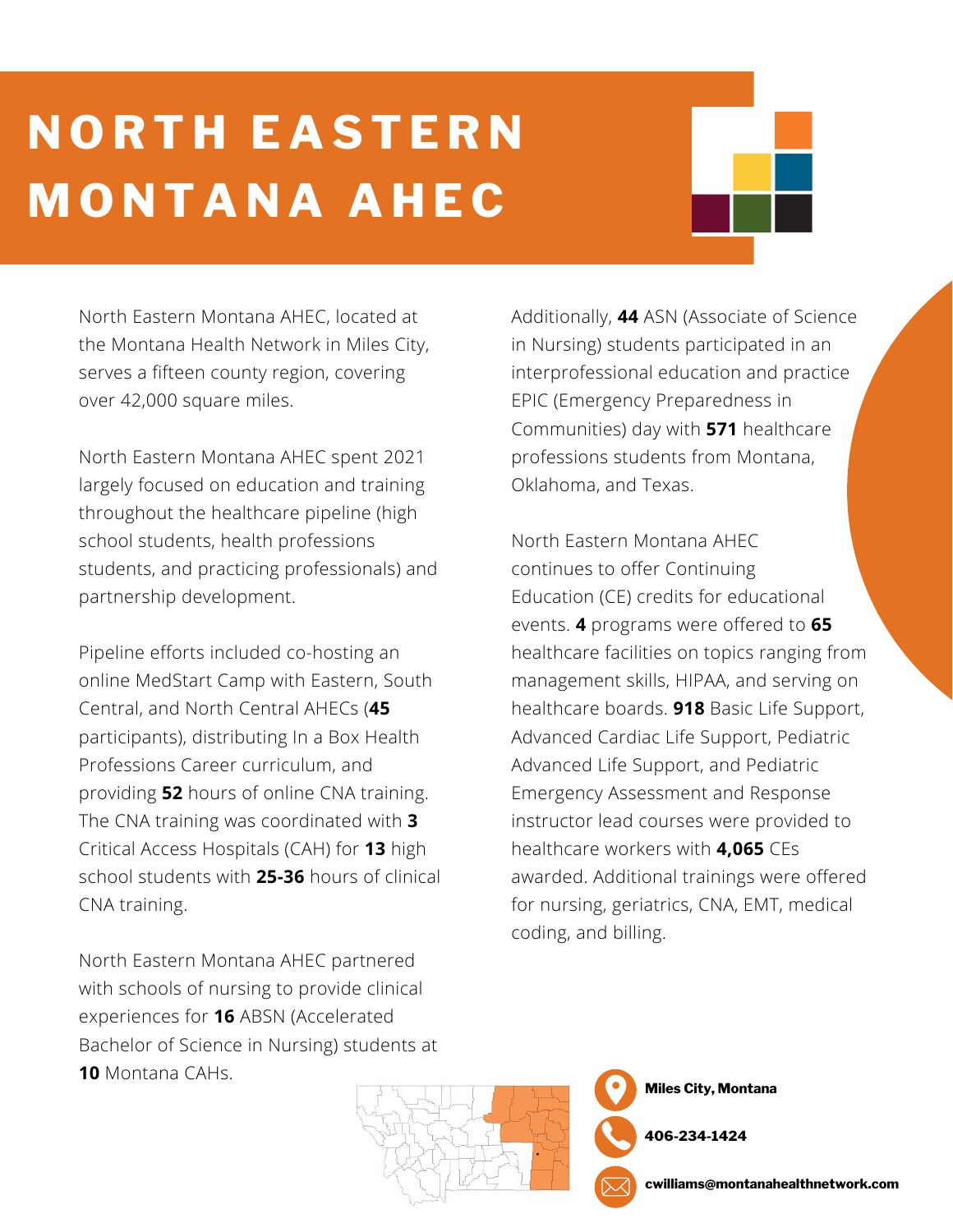## **E A STE R N M O N T A N A A H E C**

Eastern Montana AHEC, located at RiverStone Health in Billings, serves a twelve-county region, covering nearly 30,000 square miles.

Eastern Montana AHEC works closely with both the University of Washington-School of Medicine's WWAMI (Washington, Wyoming, Alaska, Montana, and Idaho) Medical School program and other schools, in placing third and fourth-year medical students into clinical rotations in Billings at St. Vincent Healthcare, Billings Clinic, RiverStone Health, and affiliates. In this reporting year, **148** medical students were placed in rotations.

Eastern Montana AHEC is privileged to work with nursing, dental, physician assistant, medical assistant, pharmacy, dietetic, and undergraduate students. In 2021, **95** practicum/field placements were coordinated for these students.

In support of broadening the health workforce distribution and enhancing health care quality, Eastern Montana AHEC provided **255** hours of educational trainings to **398** students. This included **170** didactic hours with Montana Family Medicine and Billings Clinic Internal Medicine.

Eastern Montana AHEC offered health career pipeline students career exploration opportunities by co-hosting an online MedStart Camp with the North Eastern, South Central, and North Central AHECs with **45** students in attendance.

Additionally, continuing education courses prepared professionals across the region with the necessary tools to further their education and enhance their workforce development. Courses offered by Eastern MT AHEC included: Limited Permit X-Ray workshops, Management of Aggressive Behaviors (MOAB), Mental Health First Aid (MHFA), and Geriatric Teepa Snow. **21** courses were offered with **339** attendees.



**Billings, Montana**

**406-247-3297**

**amy.que@riverstonehealth.org**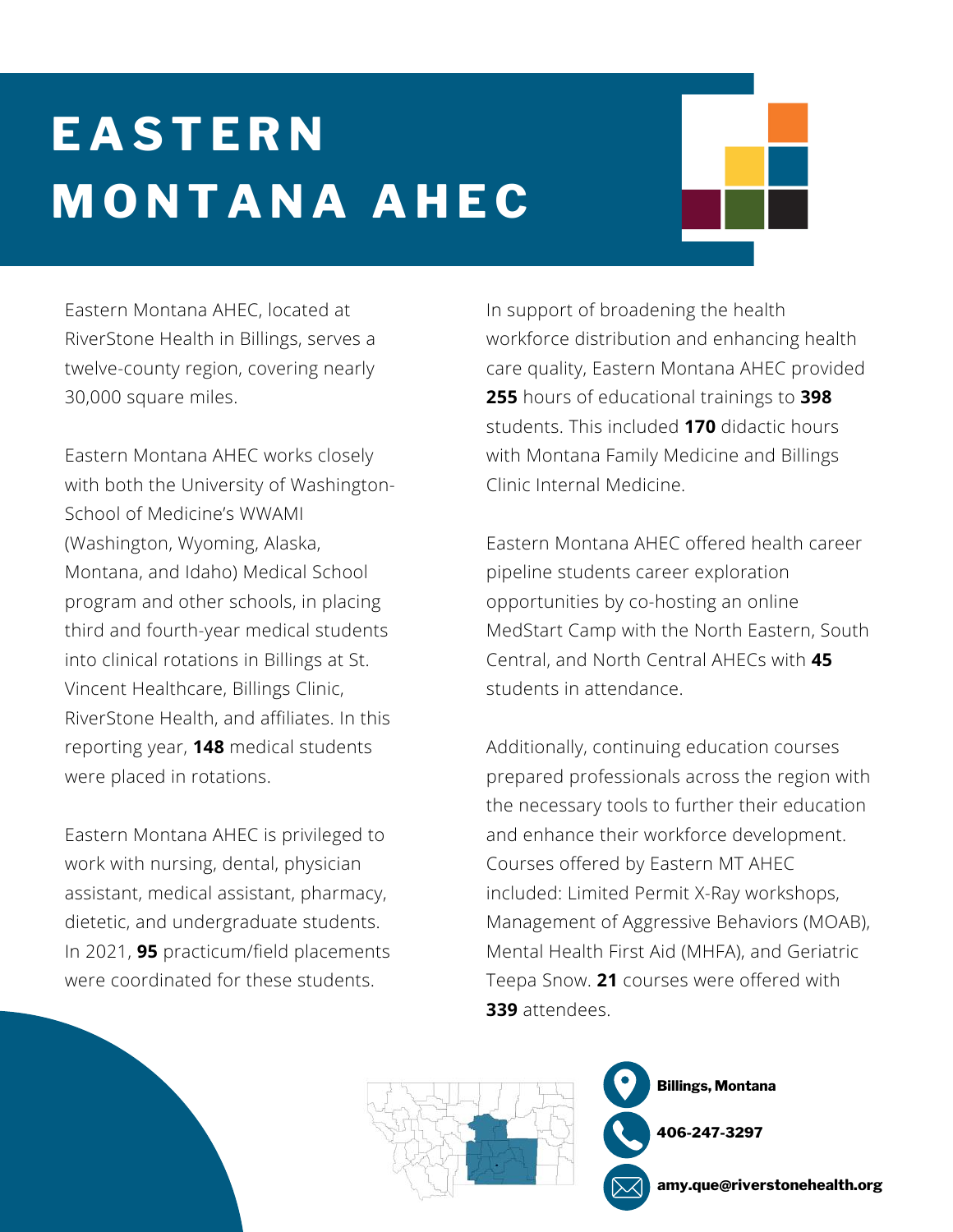## **WESTE R N M O N T A N A A H E C**

Western Montana AHEC, located at the University of Montana in Missoula, serves a seven-county region, covering over 22,500 square miles.

Western AHEC provides robust pipeline programs featuring MedStart and REACH camps, Classroom Chats, and a Rural Health Scholars program.

In 2021, Western AHEC coordinated **21** Pre-Med/Pre-PA job shadowing and **220** Information Interview experiences.

Additionally, **42** career awareness programs were offered, featuring **127** hours of educational trainings. **Eight** students were supported in rural clinical rotations, covering **7,043** miles. **96** WWAMI rotations were offered for **67** medical students.

With staff support from the Western AHEC, the AHEC Scholars program continues to enhance collaboration

across Montana colleges and universities to build clinical and educational trainings.

Western AHEC has been a partner in the AHEC's Behavioral Health Workforce Education and Training (BHWET) program. BHWET emphasizes connecting students with underserved populations who have little access to behavioral health services, while simultaneously training students in integrated behavioral health. BHWET trained **19** students across **4** disciplines through **16** clinical training sites in 2021.

Western AHEC offers continuing education (CE) programs to physicians, healthcare professionals, and healthcare student programs. In 2021, **44.5** hours of training were provided with **1,979** participants. CE programs include the Friday Medical Conference, COVID Update Series, and the Montana Pain Conference.